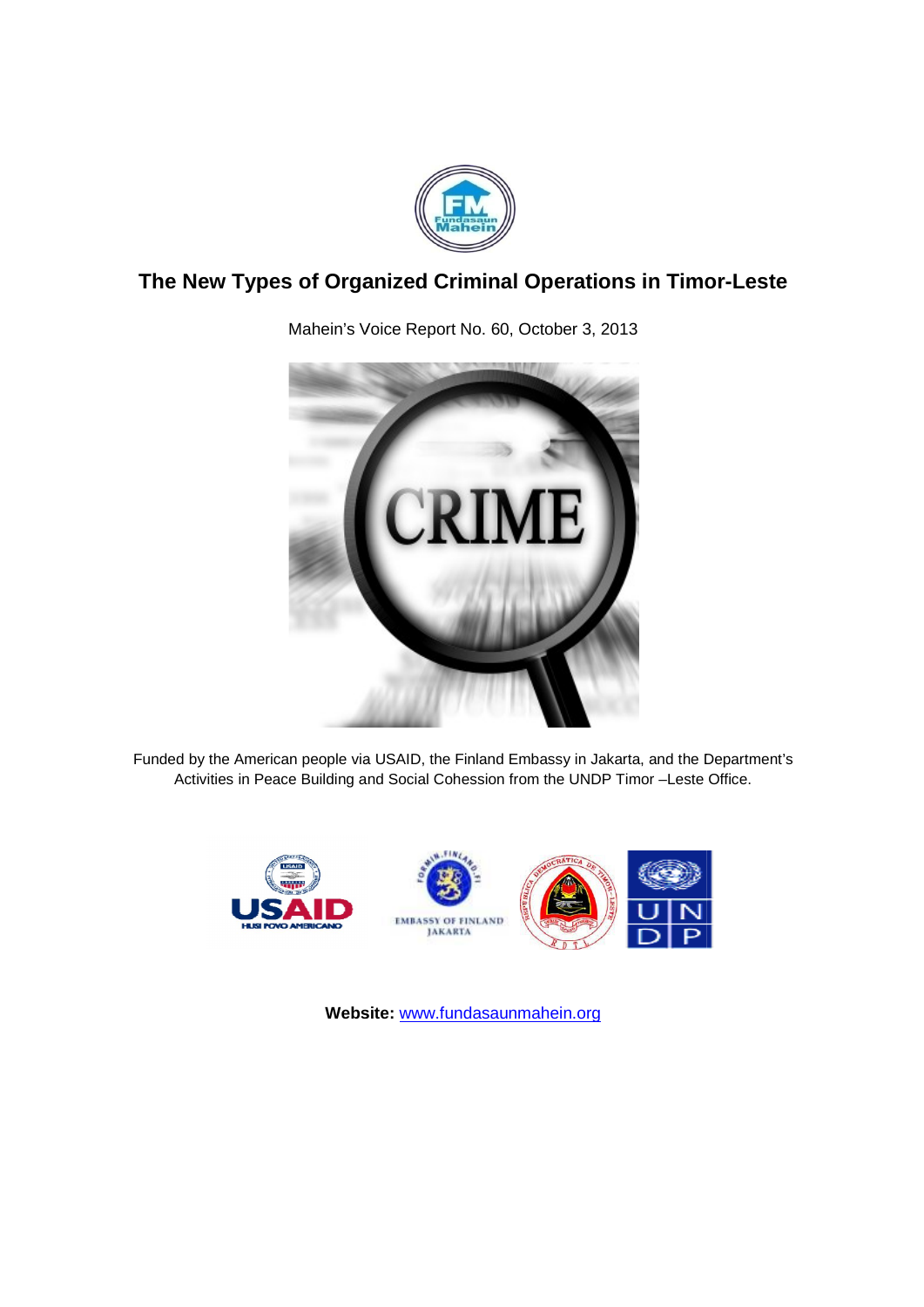#### **Introduction**

Organized crime is defined by illegal activity conducted by individuals or groupsinvolving systematically conducting illegal operations such as human trafficking, drug trafficking, money laundering, and terrorism. Organized crime can further be defined as the organization of illegal professional groups to commit illegal activities such as motorbike theft, assault, sexual violations, disturbing the public order, and murder.

Fundasaun Mahein (FM) publicized in 2010 its identification of some organized criminal groups involved with prostitution; drug trafficking, motorbike theft and money laundering. FM recommendations for responding to this problem included increased action by security forces in Timor-Leste against the criminal groups perpetrating these crimes.<sup>1</sup>

In August 2013, FM provided a second warning regarding organized crime operations in Timor-Leste. FM reported that theorganized groups were increasing recruitment of Timorese youth to carry out numerous illegal activities including theft of money and possessions, sexual assault, and violent acts. This increased recruitment led to increases of violent incidents, including the gang rape of a woman taking a taxi near the American Embassy and the capture of a young couple in Tasi Tolu who were forced to perform sexual acts on camera. These incidents were indicative of the greater pattern of violence occuring in Timor-Leste, in which both the perpetrators and victims were Timorese.<sup>2</sup>

This simple report did not catch the attention of security authorities. However, only a few weeks later there was a very serious incident in the Capital of Dili that caused wide-spread community panic and the implementation of night-time curfews. This incident occured on September 24, 2013 and involved a Machete attacker who killed a youth in Marconi, and injured two other innocent by standers in Kampung Alor and Fatuhada.

The methodology adopted in conducting report inquiries was to collect information regarding organized criminal operations in Timor-Leste utilizing FM's modelof Security Sector Discussion (SSD), interviewing FM's informants, observing the occurance ofreported violations, and collecting information from national media publications. The evidence collected leads to findings analyzed in this report, namely that groups of organized criminals have formed in Dili and are undertaking various illegal activities including murder, assault, and the creation and distribution of unauthorized pornography.

### **Organized Crime Operations**

FM has continued to closely monitorcriminal organizations who are increasing recruitment of Timorese to conduct various forms of illegal activities. Those targeted for recruitment include

<sup>&</sup>lt;sup>1</sup> Fundasaun Mahein – FM (2010). Mahein Nia Lian No. 14 Organized Criminal Operations in Timor – Leste. Dili<br><sup>2</sup> Fundasaun Mahein (2013). Organized Crimes: Recruitments on Civilians in large Numbers. Dili

http://www.fundasaunmahein.org/2013/08/15/organized-crime-increases-civilian-recruitment/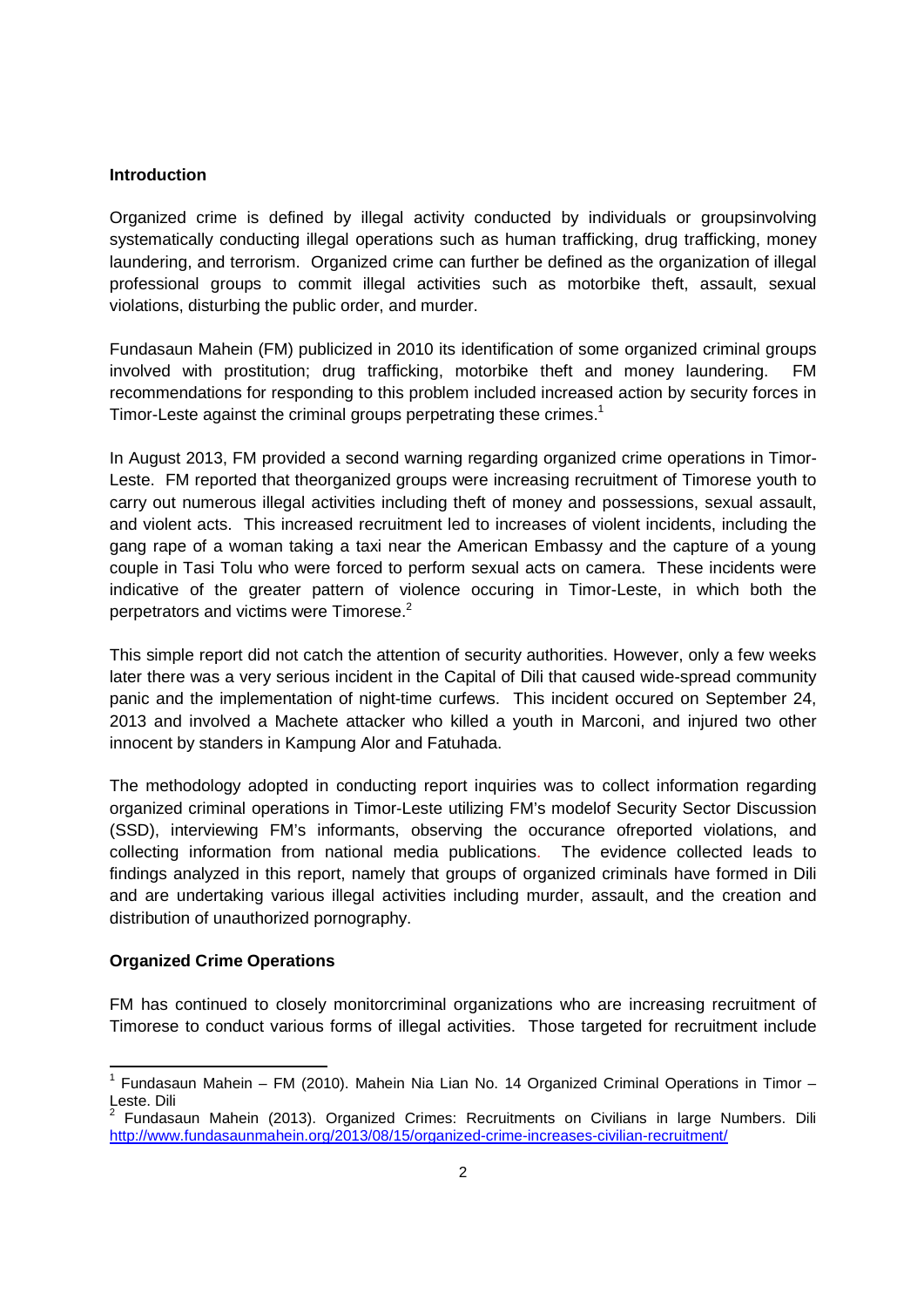citizens of various backgrounds who are vulnerable because they live in impoverished circumstances will little chance to improve their lives or search for a better career in an economy with few job prospects to offer them. These vulnerable populations include Government employees, taxi drivers, gang members, border patrol officers and airport security officers in Timor-Leste.<sup>3</sup> their lives or search for a better career in an economy<br>These vulnerable populations include Government<br>border patrol officers and airport security officers in<br>nemployment, decreased wages for public jobs, and

Timor's inflated economy has increasedunemployment, decreased wages for public jobs, decreased the government's capacity to police illegal activity. As a result, as the economy falters it becomes increasingly easy for criminal organizations to recruit Timorese to work for them. If ordinary citizens face few options in this economy, what incentive do they have to make an honest living when organized crime offers them far better pay? Ifthe government does not focus on combating the root causes of Timorese involvment in criminal activity then the influence of criminal organizations will continue to grow in Timor-Leste.<sup>4</sup>



**Organized Crime Op Crime Operation Network**

**Sources:** Result of Fundasaun Mahein's Research (2013)<sup>5</sup>

Please reference the chart above for the following; Inqueries conducted by FM revealed that the "Intellectual" group is at the highest level of organized criminal networks operating in Timor-Leste and is responsible for analyzing the economy, politics, laws and national security of Timor-Leste. This group commands and funds the criminal activities carried out by the criminal Timor-Leste.This group commands and funds the criminal activities carried out by the criminal<br>network beneath it. Many Timorese live in conditions of poverty with high unemployment and high inflationwhile Petrolium profits are high, as is evidenced by surplus seen in the State General Budget (OJE). Even more ironic is the vast funds in the OJE allocated loosely and in<br> **COVE 2013**<br>
<sup>3</sup> Fundasaun Mahein (2013). Organized Crime Increases Civilian Recruitment. Dili

 <sup>3</sup> Fundasaun Mahein (2013). <u>http://www.fundasaunmahein.org/2013/08/15/organized-crime-increases-civilian-recruitment/</u><br><sup>4</sup> Fundasaun Mahein (2013). Organized Crime Increases Civilian Recruitment. Dili Organized Crime Increases Civilian Recruitment

Fundasaun Mahein (2013). http://www.fundasaunmahein.org/2013/08/15/organized http://www.fundasaunmahein.org/2013/08/15/organized-crime-increases-civilian-recruitment/ <u>http://www.fundasaunmahein.org/2013/08/15/organized-crime-increases-civilian-recruitment/</u><br><sup>5</sup> The Graphic of organized crime base on result of Fundasaun Mahein Research (FM). Dili, 01 October Organized Crime Increases Civilian Recruitment

<sup>2013.</sup>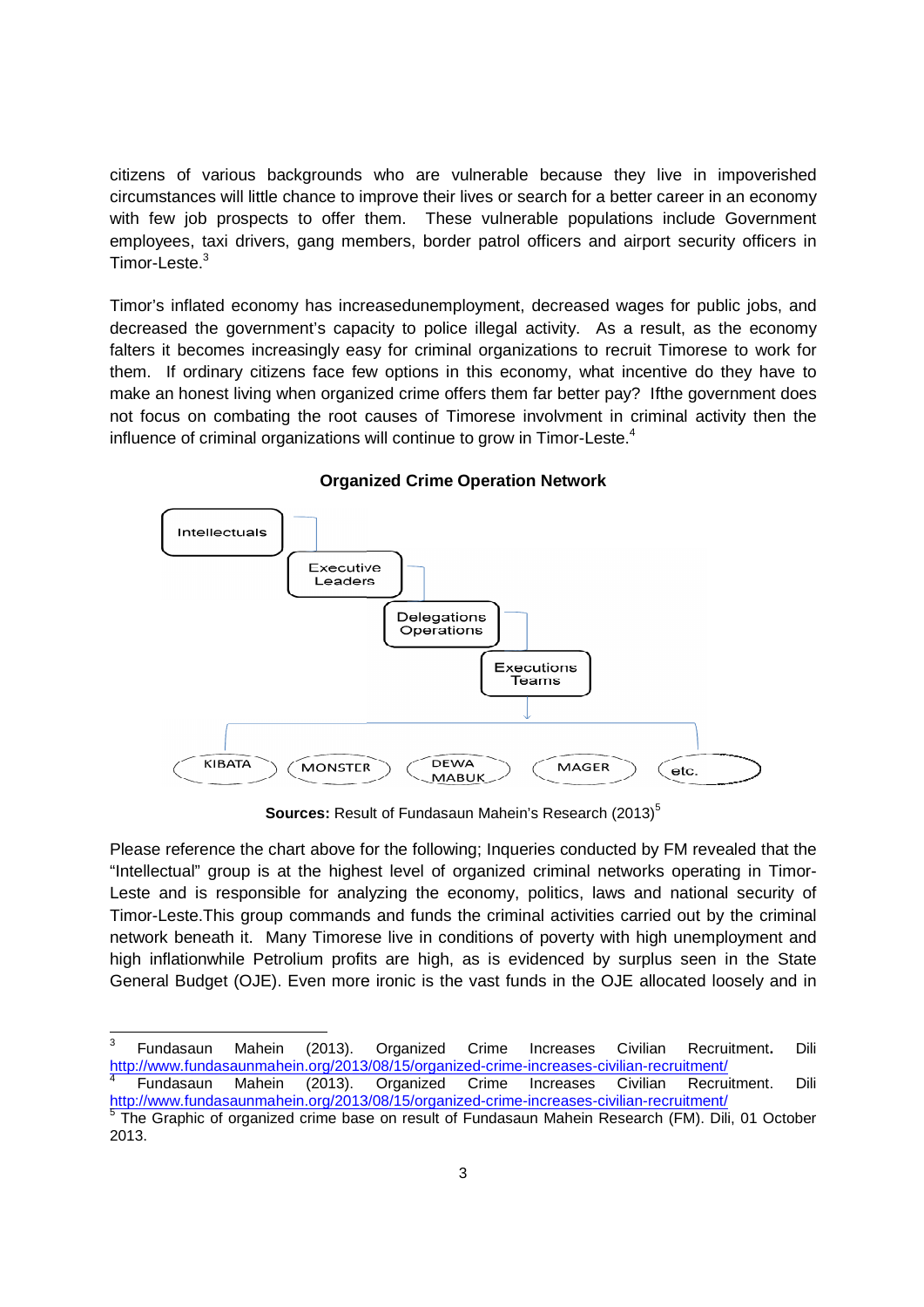large effect bolstering the resolve of criminal networks in Timor-Leste. The TImorese government's minimal emphasis on security allows organized crime to infiltrate Timor-Leste.

Immediately below the Intellectuals are the "Executive Leaders", who are responsible for executing the plans set forth by the Intellectuals. The executive leaders coordinate the main money-making operations of their criminal organization such as drug trafficking, transporting illegal commerce, stealing and re-selling motorbikes, and human-trafficking and sex-trafficking.

The Executive Leaders recruit and command their immediate subordinates, the "Operators". The Operators are directly responsible for seeing that operations designated by the "Executive Leaders" are carried out successfully. They are also responsible for identifying the areas of criminal operation, targeting victims, recruiting people, and deciphering when to conduct various operations.

Operators recruit and organize "Execution Teams", each of which is led by a designated "Executor".These teams are comprised of Timorese youth who are provided with drugs, transportation, weapons, and any other resources necessary to complete their assignments, which include theft, terrorizing the population, sexual assault, drug trafficking, and other violent acts. The Execution Teams currently operate mainly in the Dili area. FM has obtained the names of several Execution Teams: KIBATA, MONSTER, DEWA MABUK and MAGER.

The chain of command is structured so that each level is only in contact with and aware of the commander immediately above them (for example, "Operators" are in contact with the "Executive Leader" above them but have no knowledge of the existence of the "Intellectuals"). Additionally, different "Execution Teams" are not in contact with each other.

FM suspects that there are more Execution Teams active in the Dili area. Accordingly, FM urges the policing authority to conduct a thorough investigation to identify all of these groups and the criminal network they are each a part of.

# *1. Operations of KIBATA and MONSTER on September 24, 2013*

A serious incident occured on the 24th of September 2013 that traumatized the Dili community. The incident involved the fatal stabbing of a youth in Marconi as well as the non-fatal stabbing of 2 people in the Kampung Alor and Fatuhada areas. The perpetrators were two Timorese youth on a motorbike who targeted their victims at random.<sup>6</sup>

FM confirmed the order of events leading up to the attacks through interviews with informants. It is alleged that the suspects visited a friend's house on the night of September 24th in Lurumata-Comoro. The friend in question will be referred to as "J". A friend, referred to as "O" bought wine, which the suspects and their friends drank along with smoking marijuana. FM's informants report that "J" spiked the wine with other drugs as well. After drinking and smoking,

 $6$  Suara Timor Lorosa'e (STL) – Online (2013). Marconi case, Killed a young boy and injured other 2. http://suara-timor-lorosae.com/kazu-marconi-hamate-joven-1-no-hakanek-nain-2/. Access on 30 September 2013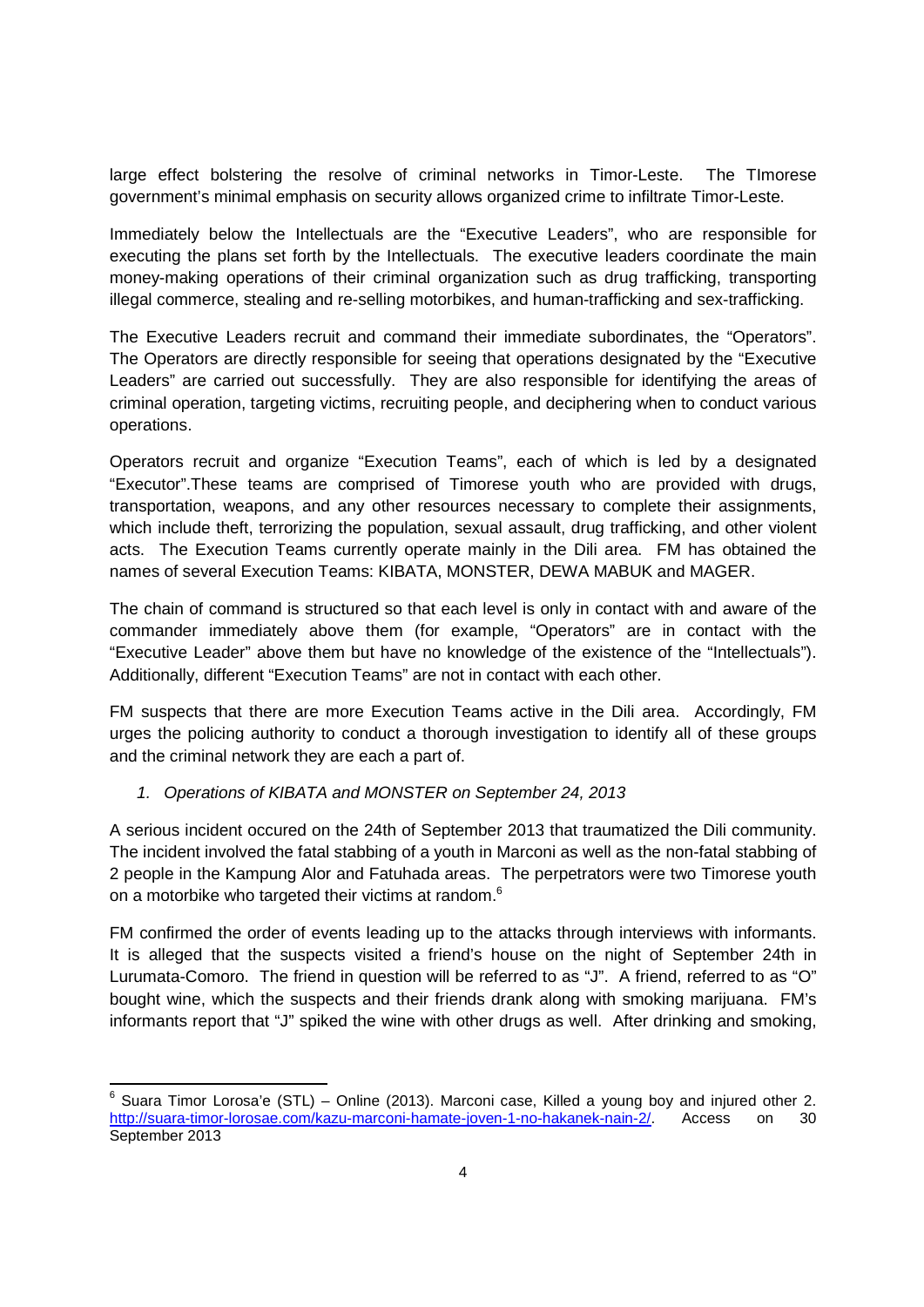the suspects reportedly went out on motorbike with the intention of stabbing people in the Kampung Alor, Marconi, and Fatuhada areas.

In addition, FM has reason to believe that "J" is a known drug dealer in the Dili area who is married to a Timorese woman and is connected with a network of Indonesian drug dealers. "J" makes frequent trips to Indonesia under the pretense of distributing second hand clothes. FM's informants, however, allege that "J" uses these trips to smuggle drugs into Dili. The family of one of the suspects claims that the suspect would not have committed his criminal acts if he had not been drinking and drugged unkowingly. They say that the suspect did not leave his home following the incident for fear of retribution.<sup>7</sup>

The PNTL is looking into these claims. They have stated however, that they doubt the two suspects were drunk and drugged unkowingling as they claim. The Commander of the PNTL Superintendent Chief Armando Monteiro stated to the national media that the PNTL are currently investigating the claims of drug use by testing the suspects' urine.<sup>8</sup>

Monteiro also confirmed that the PNTL has identified groups responsible for mobilizing Timorese to commit crimes in Dili with the intention of weakening stability in the area.It is also believed that the suspects from the September 24th incident were affiliated with the groups KIBATA and MONSTER <sup>9</sup>

The PNTL has identified the KIBATA and MONSTER groups as priority targets for PNTL enforcement operations. The groups are comprised of at least 200 members operating within the capital city of Dili. It is not currently clear what types of enforcement operations the PNTL plans to carry out. Furthermore, although the PNTL has identified the existence and organizational structures of KIBATA and MONSTER, some questions still remain. Who is responsible for organizing these groups? Who is funding these groups?

The PNTL first became aware of the formation and operation of new criminal groups in Dili in 2010. In addition, potographs first surfaced in 2010 depicting the members of these groups wielding swords in threatening poses. These criminal members were arrested for assaulting youth in the areas of Kristu Rei and Dolok Oan.<sup>10</sup>

In2012 security forces secured the Kristu Rei area following the assault of a male and female couple who were sitting on a bench in the area. Following the assault, people visiting the area expressed a feeling of insecurity while sitting in public spaces with either a significant other or a friend.<sup>11</sup>

 $7$  A. C (2013, 26 Setembru). Personal interview

<sup>8</sup> Jornal Diario Nasional. Monday, 30 September 2013.

Jornal Diario Nasional. Monday, 30 September 2013.

 $10$  A. C (2010). Document A. C. Dili<br> $11$  M. L (2013). Personal Interview. Dili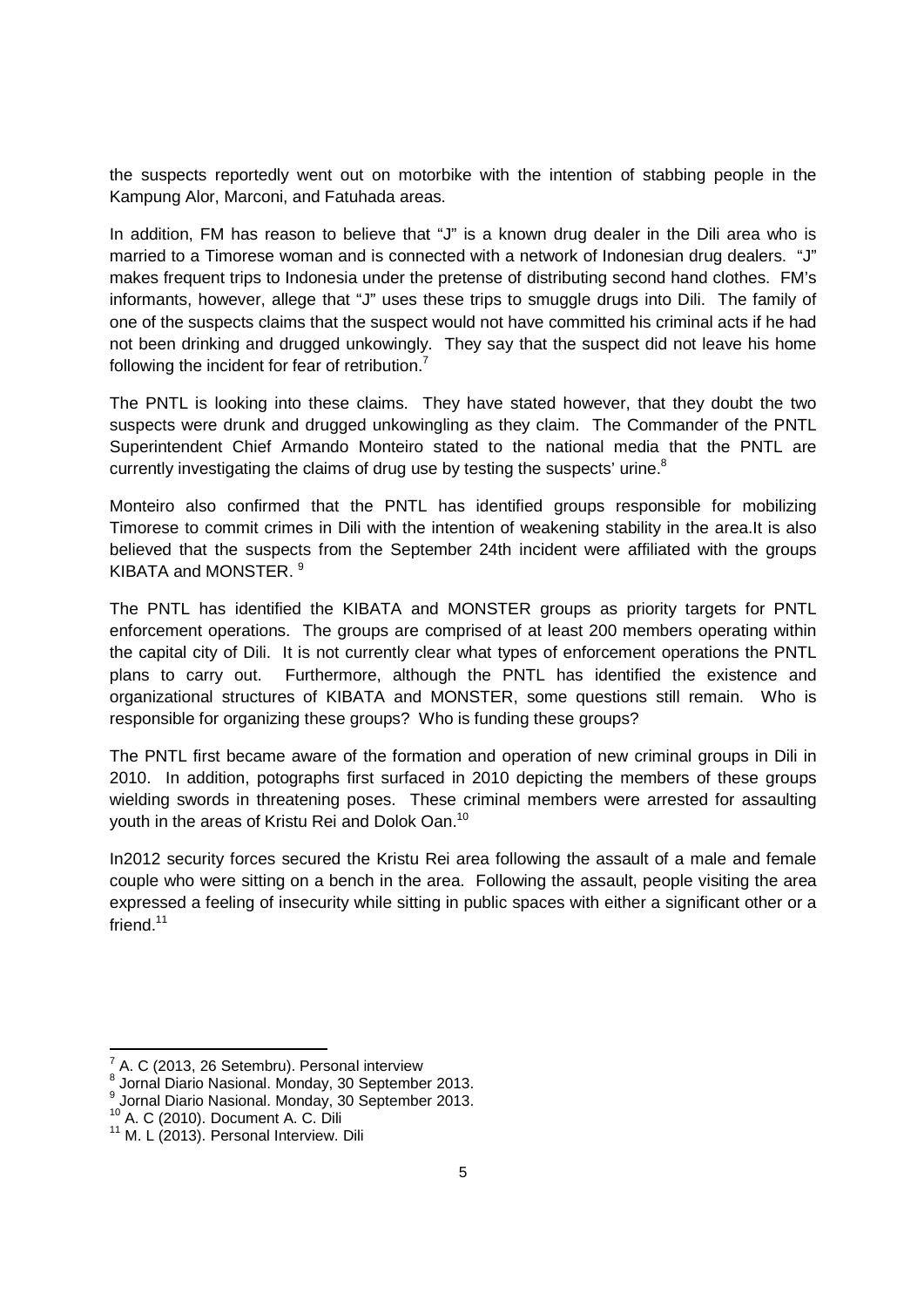Another incident occured in Garden Largo Lecidere in May 2013. Young couples were seated in the Garden area at night when a group of men attempted to assault them before evicting them from the area.<sup>12</sup>

In June 2013 an unidentified three-person group randomly assaulted and threatened a young couple seated at Garden Motael (area in front of Motael Church) at around 15:00 PM. The group falsely identified themselves as police officers before attempting to extort money from the couple.<sup>13</sup>

The national media reported that on the 24th of June 2013 a young couple was sitting near the American Embassy in the Pantai Kelapa area when a group of 4 men stepped out of a taxi and threatened the male until he ran off. They then captured the girl into the taxi where they sexually assaulted her.<sup>14</sup>

In August 2013, the natonal media also reported that a group of men abducted a young couple in the area of Joã Paulo-Tasi Tolu. The group forced the couple to perform sexual acts while being filmed. The National Investigative Service Commander confirmed that this was a case of forced sex for the purpose of recording a pornographic vídeo.<sup>15</sup> FM has noted that in this incident, as in other similiar incidents, the criminals threatened the the couple with machetes and were motivated primarily by the possibility of monetary gain from the sale of the pornographic vídeo.

# *2. Publication of Pornographic Photographs andFilms*

In the middle of 2013 the Timorese government became concerned about the increase in filming and publication of pornographic flims and photographs produced by both organizations and individuals. Many of these films and photographs were promoted inappropriately through social media sites such as Facebook through anonymous profiles. Fraudulent Facebook accounts promoting pornographic photos and vídeos are prevalent and are offensive to many Timorese who use social media.

Despite the public concern regarding the increase of pornographic publications in Timor-Leste, Parliament has yet to prioritize the creation of legislation to regulate any aspect of the pornography industry. 16

Photos surfaced near the end of 2010 via social media documenting the assault by an organized group against a young couple that was attacked at Kristu Rei. The photographs showed the perpetrators wielding swords and confiscating the victims' motorbikes. One of the victims is also seen handing money over to the group of attackers. 2010 also saw the distribution of photographs of an attack by a group against a young couple at the beach of Dolok

<sup>&</sup>lt;sup>12</sup> B. J (2013). Personal Interview. Dili<br><sup>13</sup>P. Z (2013). Personal Interview. Dili<br><sup>14</sup> Timor Post. Wensday, 04 September 2013<br><sup>15</sup> Suara Timor Lorosa'e – STL. Tuesday, 06 Agustu 2013

<sup>&</sup>lt;sup>16</sup> Timor Post. (2013). Prostitution activities increase, No specific law on pornography. Dili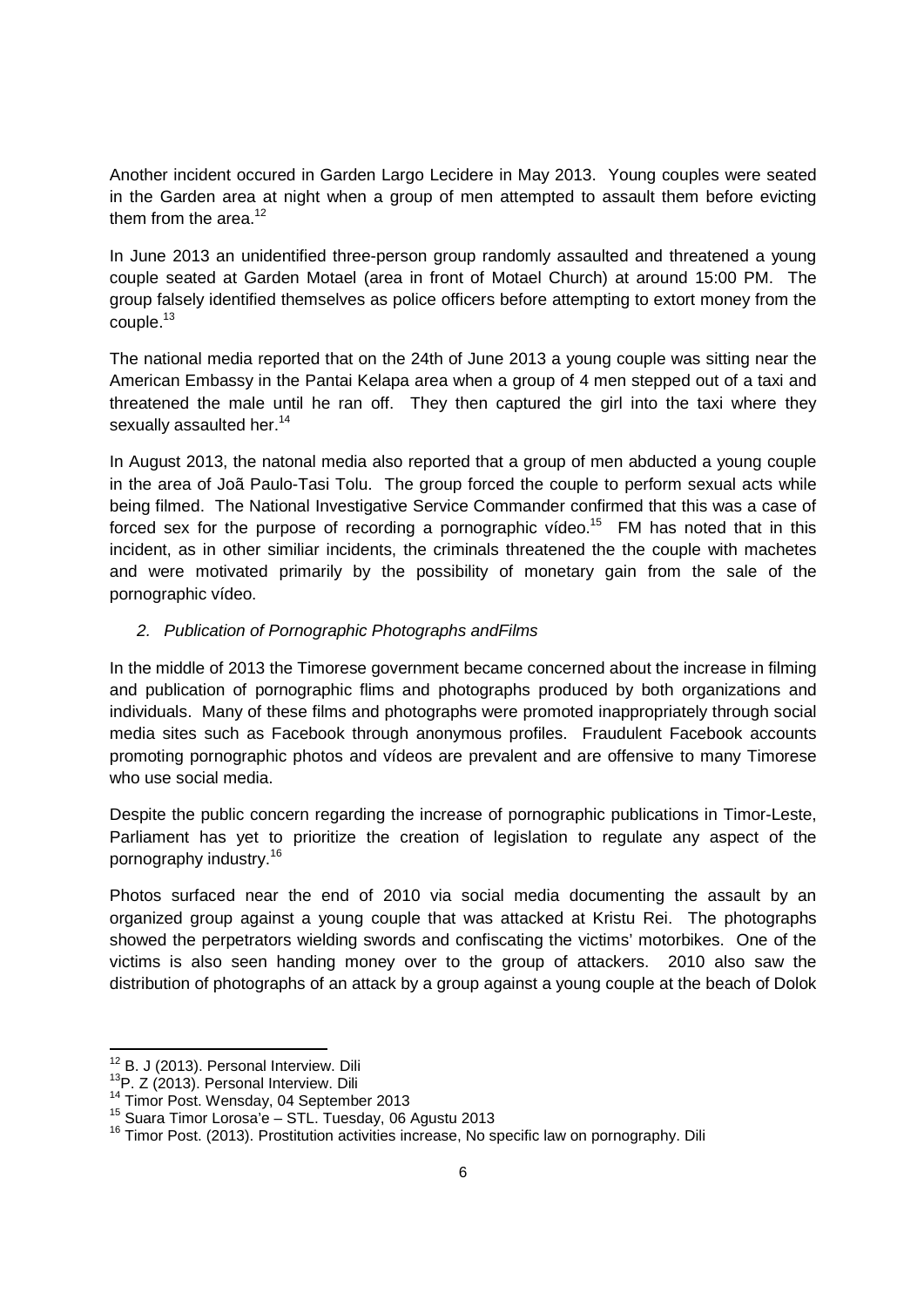Oan. These photos showed a perpetrator forcefully pulling a woman as well as threatening her boyfriend with a machete.<sup>17</sup>

In mid-2011 there were unauthrized leaks of private vídeo to social media. The vídeos were private videos depicting sexual relations between consenting adults. In another instance, people engaged in sexual acts were unkowingly taped by others so that they could sell the vídeo and photographs for profit.<sup>18</sup>

Yet another case in 2011 involved members of the PNTL making pornographic vídeos that were spread publically via social media sites such as facebook and other websites. Despite a public outcry against these actions by the Timorese public, political leaders, Church leaders, and community leaders, the perpetrators of these acts have yet to be identified or held accountable for their actions.

In 2012 a pornographic film involving two students who acted and shot the film was disseminated through social media.<sup>19</sup> Finally, FM reported on an incident this year (2013) in which five suspects forced a young couple in the João Paulo Tasi-Tolu area to commit sexual acts on camera. The video was disseminated through Facebook.<sup>20</sup>

### **Failure of Regulations**

## *1. Security Operations*

In analyzing the response to these incidents, FM has concluded that the PNTL Command has failed in its planning and implementation of operations regarding these crimes. Furthermore, instead of only intervening in response to the incidents in question, the PNTL should have implemented measures to prevent these crimes from taking place. These crimes had a detrimental effect on communities across the nation and should have recieved a much more aggressive response from the PNTL leadership.

By 2013 the violence and illegal activities conducted by martial arts groups in Timor-Leste had caought the attention of Timorese citizens, political leaders, the PNTL General Commander, and the F-FDTL. The incidents in question often involved youth martial arts groups committing violent or illegal acts in community villages while wearing their group's clothing. Despite the Council Minister's response of issuing a resolution to suspend the activities of martial arts gangs across the nation, the violence and killing has continued to occur.

The resolution was enforced the PNTL, who executed major operations across Timor-Leste. The PNTL conducted a door-to-door operation within villages and communities in each of the

<sup>&</sup>lt;sup>17</sup> Fundasaun Mahein (FM) monitoring on those networks exist in the community and in Social Media such as facebook posted by unidentified person from 2010-2013. Dili

<sup>18</sup> Fundasaun Mahein (FM) with its monitoring in social medias and the preocupations among the communities on the videos spread in 2011– Dili

<sup>19</sup> Fundasaun Mahein (FM) with its monitoring in social medias and the preocupations in the communities on the videos spread in 2012 , Dili.<br><sup>20</sup> Fundasaun Mahein (FM) with its monitoring in social medias and the preocupations among the

communities on the videos spread 2013. Dili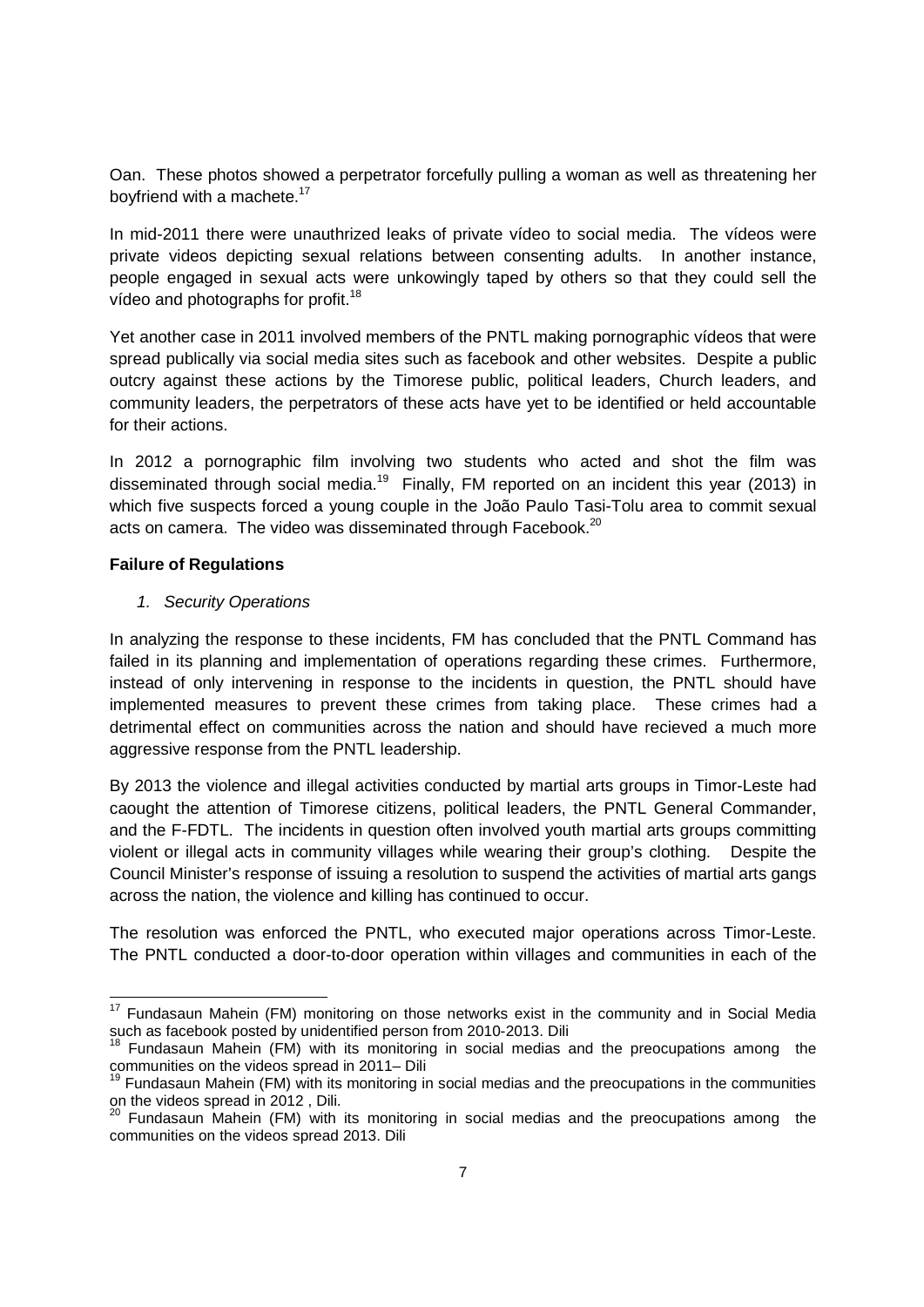districts across Timor-Leste, spreading word about the new resolution and seking information from community members about gang members and activities.

While this effort has been largely successful in halting martial arts activity, it has done nothing to lower the overal rate of violence or illegal activity, seemingly displacing it instead of halting it. This point to an underlying cause to security sector unrest in Timor-Leste that is deeper than the existence of martial arts groups. If they are not in martial arts gangs, Timorese youth are still being recruited by organized crime and divided into various groups to commit violent and illegal acts. One of the most serious incidents resulting from the organized criminal groups is the previously stated event on the 24th of September that resulted in one death and two serious injuries. 21

FM has observed that the PNTL conducted a major operation in the streets of Dili that was based off of information gained from rumors that had spread and caused panic in the community. The rumors spread regarding an alleged incident on the night of September 27th, 2013 in which a nun was reportedly stabbed in front of Timor Plaza. The reports were unconfirmed, however, and they now appear to be fabricated or incorrect. This event demonstrates the PNTL's lack of ability to maintain public order and prevent the flow of false information from spreading and causing panic in the community. Therefore, the security actors in Timor can be applauded for succeeding in informing the public when a credible security threat arises, but has much room for improvement when it comes to preventing the spread of false information.

Additionally, it seems as if the emergency 112 line was not functioning correctly and was misused by numerous people. FM was told by informants that some community members used this line for personal use, including contacting family members and friends. As a result, the emergency line was often occupied and largely inaccesible to people actually in an emergency, rendering the intended purpose of the line essentially useless.

From these obsevances it can be asserted that the PNTL is not acting effectively as a tool for the prevention of violence. The PNTL needs further support from the government to enable it to expand operations and prevent crime more succesfully. The PNTL Command should also implement Community Policing by establishing a Council of Community Policing (KPK) and volunteer security (SV) force in the districts. These forces should involve collaboration between community leaders and the youth population. These intitiatives cannot be succesful, however, without political and monetary support from the government.

A story by the Timor Post Diary condemned the capacity and effectiveness of the PNTL's intelligence operations. The story referred to the incident on the 24th of September, and stated that if proper intelligence had been gathered regarding these criminal groups then there would not have been a death caused by this incident, as arrests would have been made before the suspects had gone out on their spree of violence. The Timor Post Diary goes on to highlight

<sup>&</sup>lt;sup>21</sup> Timor Post. Wednesday, 25 September 2013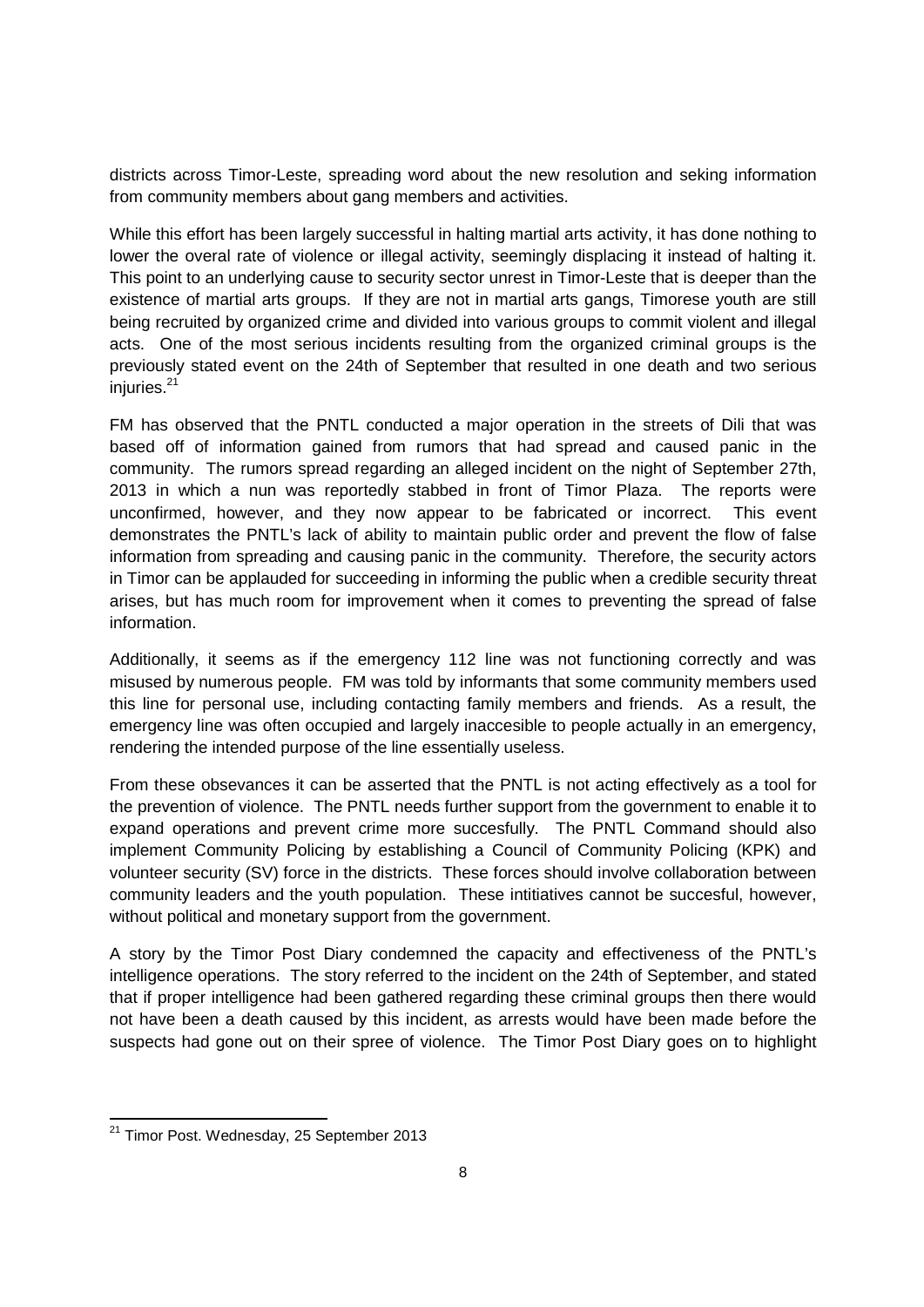that Dili is a relatively small city in a smal nation where criminal activity should be easy to detect and prevent. *22*

FM's research largely corroborates the Timor Post Diary's story, observing that Timor's intelligence services only collect minimal data without properly analysing it or authenticating it. As a result, police are given unsubstantiated and often incorrect information from which they then use to conduct anti-crime operations. As a result, police carry out operations that are usually unsuccesful and prove generally ineffective at lowering the rate of crime.

It is clear that the intelligence service needs to perform much better if it is going to serve as an effective law-enforcement and prevention tool. Progress can be started by coordination among the National Intelligence Service (SNI) departments of the both the police and the military. It has also been reported to FM that there are some intelligence personnel who make no secret of their profession and are widely know in the communities they work in to be working in the intelligence service. As a result, criminals can identify SNI members and work to either feed them false information or block information from getting to them at all. This is a failure in the SNI's operations that must be addressed.

# *2. There are no regulations yet to regulate the publication and ciculation of pornography.*

There is a concern in Timorese society regarding the distribution of pornographic photographs and vídeos over social media through anonymous profiles. Timorese deputy Mrs. Josefa Soares has stated that an anti-pornography law is important to Timor-Leste to protect women and safeguard against decreasing human dignity.<sup>23</sup>

Timor needs an anti-pornography law in order to regulate the distribution of pornograpy, especially in cases where groups or individuals distribute pornographic materials that were taken without the knowledge or consent of the actors. An example of such a case is the Tasi-Tolu incident when a young couple was forced to perform sexual acts on camera, which was then distributed online. There is no justification for this behavior and it should be met with a heavy prison sentence by law.

In many other cases, however, people were not the victims of creating pornography but simply of its unauthorized distribution. In these cases, privately-created photos or vídeos which were intended for strictly personal use are taken from couples and publicized on social media websites. Therefore, it necessary that new legislation regulate the sale of pornography to ensure that only purposefully-created and authorized publication of pornographic materials be allowable for publication and distribution.

### **Solutions: Reaction or Prevention?**

Although police are often succesful in tracking down and arresting suspects in various cases, arresting criminals after crimes have already been committed is only a band-aid response

<sup>22</sup> Timor Post. Editorial. Friday, 27 September <sup>2013</sup>

<sup>&</sup>lt;sup>23</sup> The Dili Weekly Online. (2012) GMPTL did not make a law for anty pornography. Dili http://www.thediliweekly.com/tl/notisias/jender/772-gmptl-lakonsege-kria-lei-anti-pornografia. Access on 30 September 2013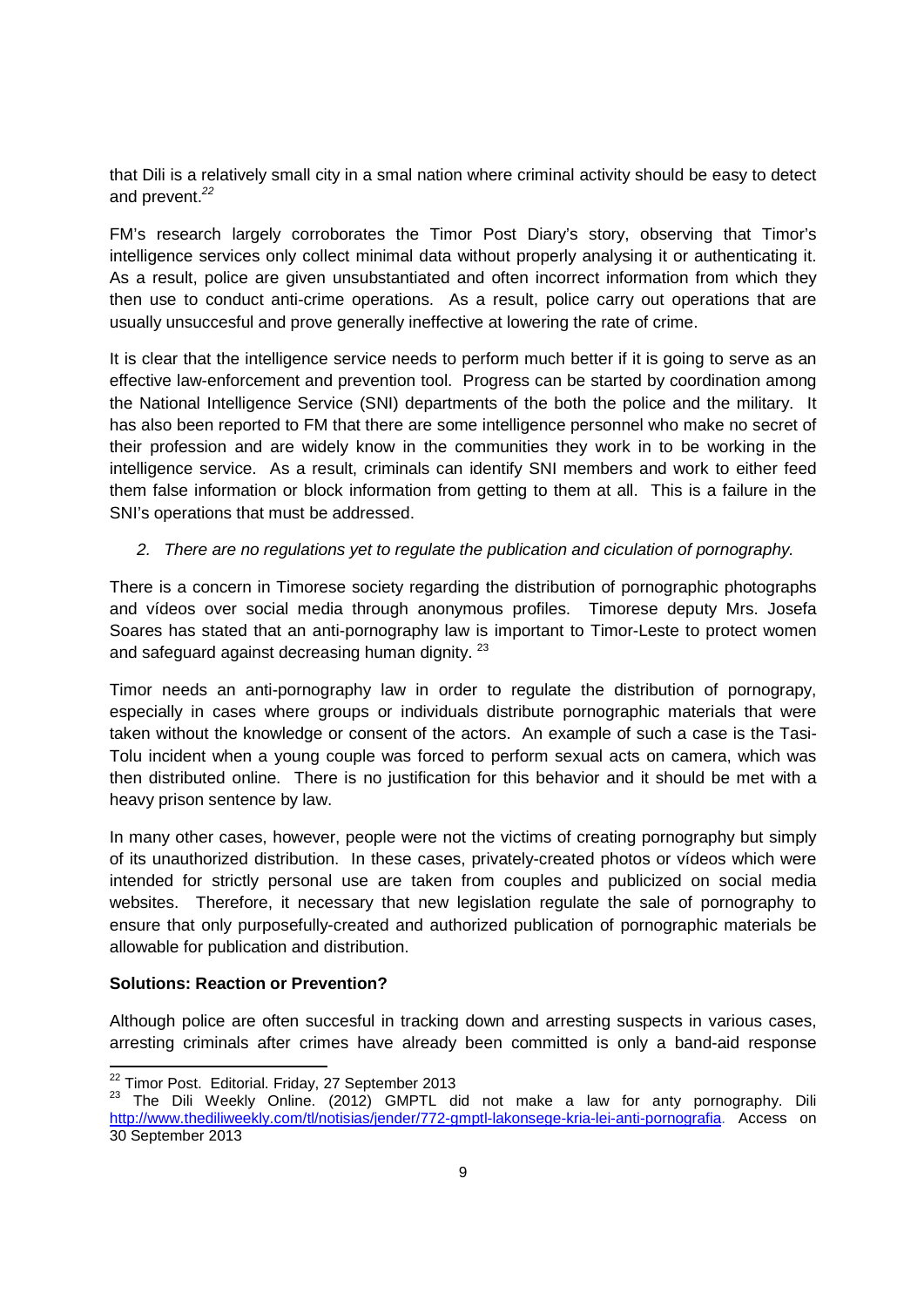solution that will have little effect on the continuation of criminal activity. Considering that most of the crimes committed in Timor-Leste are perpetrated by youth, it may prove more beneficial to seriously study violent crimes and youth perpetrators to examine the root cause of this violence in the day-to-day life of Timorese youth. <sup>24</sup>

FM has observed that the PNTL General Command has displayed a pattern of expressing public outcry in response to violent events along with conducting operations that are meant to supress the violence. They are quick to acknowledge their own efforts and cite examples of their anti-crime operations through national media outlets. However, it seems as if these actions are rarely more than publicity stunts, as the operations rarely achieve strong results for the Timorese security sector. Even more ironic is the fact that PNTL interventions and operations always occur after violence and the number of victims to violents acts has steadily increased while the PNTL claims to be carrying out succesfuly operations.

This is clear evidence that the reactive responses demonstrated by the PNTL must be replaced with a preventative framework that addresses the problems youth are facing both socially and economically. Despite Timor's large budget, no improvement has been made regarding education or the economic outlook for Timor's youth, as evidenced by the continually increasing unemployment numbers. This is an issue that the state must tackle aggressively if criminal activity, especially among Timor's youth, is to be curbed in the future.

Handling this problem will require an integrated effort involving multiple state entities and ministries. Because the problems leading to youth involvement in crime are so systematic and deep-rooted in Timor's society, it is not only the responsibilty of the police to fight crime, but of all of Timor's leaders to fight the underlying causes of youth involvement in crime.

In light of all the obstacles facing Timor's youth, it easy to see why youth are being so easily recruited into criminal networks and involving themselves in drug trafficking, assaults, sexual violence, and murder. This problem will continue to subsist unless steps can be taken to lower Timor's climbing unemployment rate and increasing economic inflation so that young Timorese are not facing dwindling opportunities to succeed in a legitimate profession.

# **Recommendation Summery**

# Fundasaun Mahein's Recommendations

- 1. Recommendation to numerous government institutions including the Ministry of Defense and Security, SEFOFE, Education Ministry and the Secretary of State Youth and Sports to work in a collaborative and integrated manner to find and implement a good resolution to combat organized crime.
- 2. Recommendation to the PNTL Command to implement patrols at areas known for high rates of conflict and organized criminal activity.

 $24$  Observations of Dr. Mari Alkatiri whom publicized the Dili stabbings on 24 September 2013 on Facebook.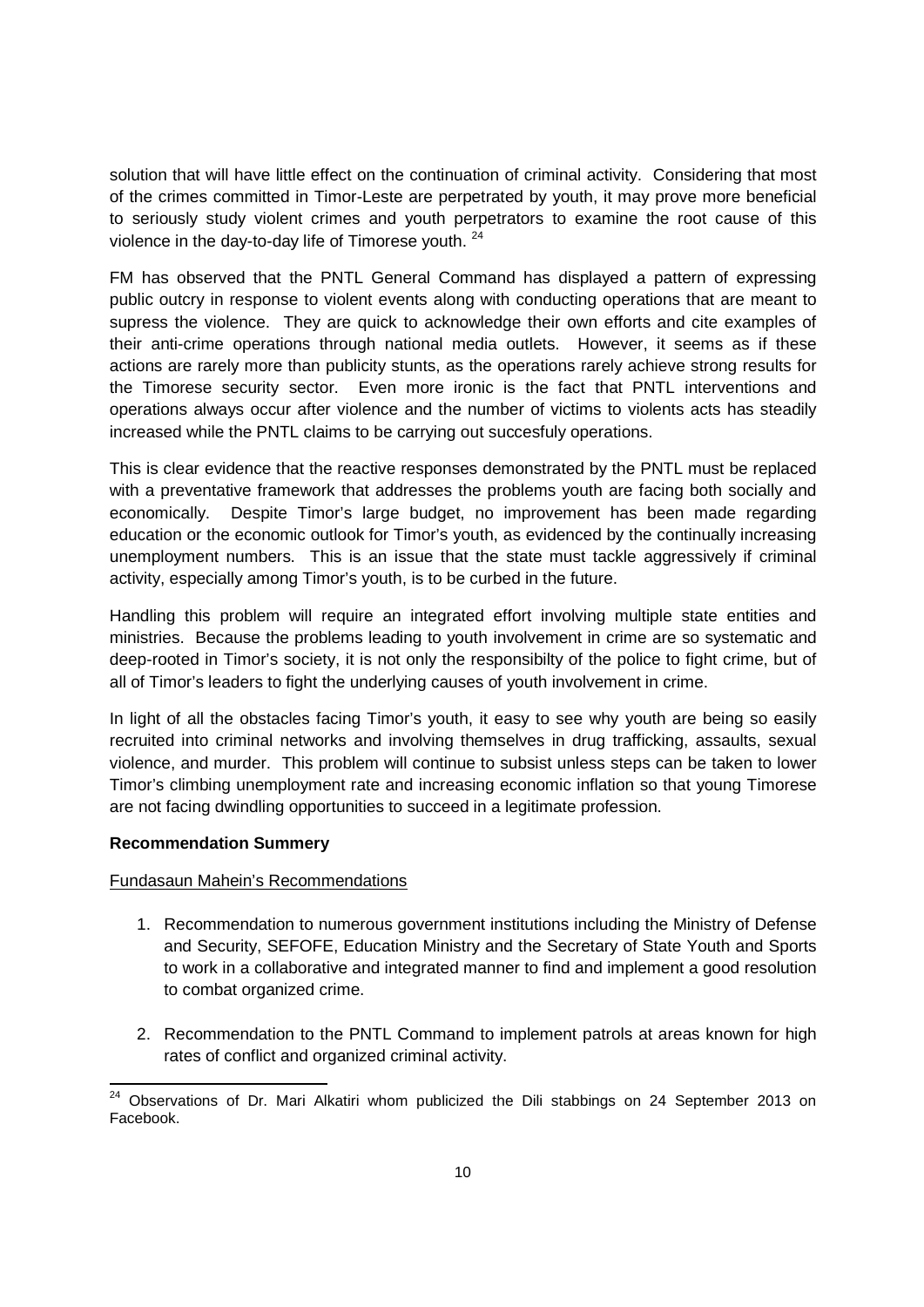- 3. Recommendation to the PNTL Command to strengthen its community based policing strategy to increase cooperation with community members and leaders. Cultivating better relationships with community sources will garner more accurate intelligence and lead to better detection of organized crime networks and activities, active members, and family members of criminals.
- 4. Recommendation to the PNTL Command to implement a better system to communicate security information and updates to the public to safeguard against false information and rumors spreading and causing widespread public panic.
- 5. Recommend that the government re-evaluate its state intelligence entity to create an organization better able to both collect and analyze credible data that will have a positive impact on state security.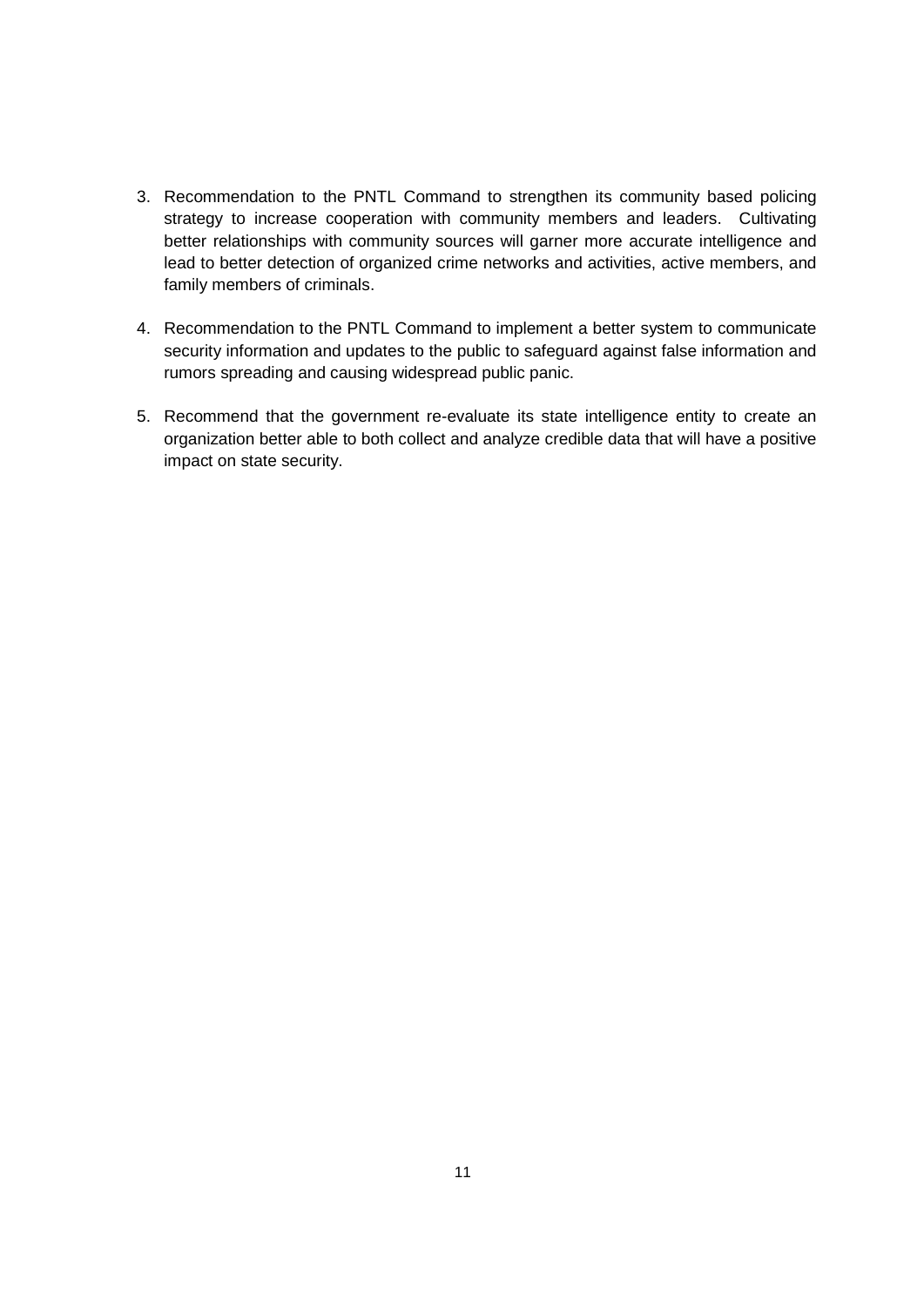### **Bibliography**

#### **Internet**

- Fundasaun Mahein (2013). Organized Crime: Recruitments of Civilians in Larger Numbers. Dili http://www.fundasaunmahein.org/2013/08/15/organized-crime-increases-civilianrecruitment/
- Mahein Nia Lian No. 14, (10 November 2010). Organized Criminal Operations of Timor-Leste. Dili
- Radio Online Freedom (2013). Poor in Timor-Leste increase49%. Dili. http://radioliberdadedili.com/notisia/1103-kiak-iha-tl-sa-e-ba-49Accessed on 28 September 2013
- Suara Timor Lorosa'e (STL) Online (2013). Marconi Case, Murdered 1 youth And injuried 2. http://suara-timor-lorosae.com/kazu-marconi-hamate-joven-1-no-hakanek-nain-2/. Accessed on 30 September 2013
- The Dili Weekly Online. (2012) GMPTL Unable to Create Anti-Pornography Laws. Dili http://www.thediliweekly.com/tl/notisias/jender/772-gmptl-lakonsege-kria-lei-antipornografia. Accessed on 30 September 2013
- Timor Post Online (2013). Goverment Not Reducing Unemployment. Dili. http://www.diariutimorpost.tl/berita-553-governu-la-redus-dezempregu.htmlAccessed on 28 September 2013.

### **Interviews**

- A. C (2013, 26 September). Personal Interview
- B. J (2013). Personal Interview. Dili
- Network group graphics of organized crimes the result of inqueries by Fundasaun Mahein (FM). Dili, 1 October 2013.
- Fundasaun Mahein's (FM's) monitoring on social mediaand community concerns regarding video distributions in 2011. Dili
- Fundasaun Mahein's (FM's) monitoring on social media and community concerns regarding vidoe distributions in 2012. Dili
- Fundasaun Mahein's (FM's) monitoring of false Facebook accounts publicizing personal information. 2010, 2013. Dili
- M. L (2013). Personal Interview. Dili